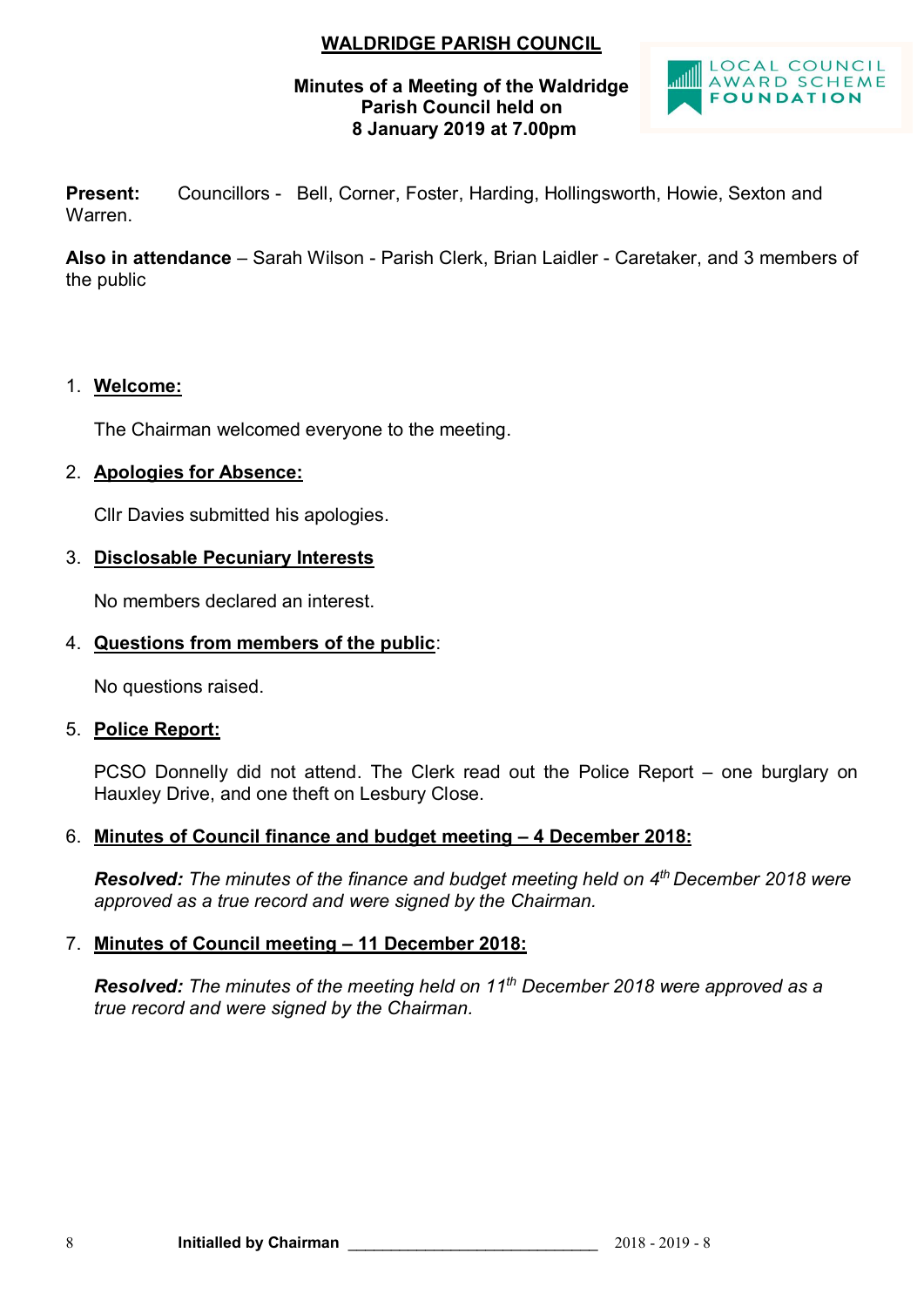# 8. **Parish matters and ongoing items**

## a) **County Councillors report**

Cllr Bainbridge submitted his apologies. Cllr Sexton informed the Council that he and Cllr Bainbridge are looking into the possibility of funding a coal tub which would be sited in the Parish. Cllr Foster mentioned the possibility of a trip to the Pitman's Parliament, where the Parish Council sponsor a seat.

## *Resolved: Report noted.*

# b) **Waldridge Parish in Bloom working group**

Cllr Sexton gave an update and informed the Council that a meeting between Martin Briscoe of Durham County Council Clean and Green Team, and the Waldridge Parish in Bloom working group was being arranged, so that a plan for planting can be put in place. It was mentioned that it may be beneficial to remove some of the smallest beds, and to enlarge some of the existing beds to create a bigger impact. Cllr Sexton also informed the Council that the Northumbria in Bloom entry is now complete and confirmed.

## *Resolved: Report noted.*

# c) **Working Group**

Possible dates for the Easter event were discussed, and Sunday 14<sup>th</sup> of April was agreed upon. Cllr Harding gave an update on the Ecobricks campaign and informed the Council that she will be meeting staff at the Hermitage Academy soon to discuss their possible involvement. Cllr Harding stated that while there are plans to get to the point of the bricks being created, it needs to be decided how then to use them. Cllr Bell suggested that they could possibly be used to create/border a flower bed. Cllr Foster questioned the practicalities of getting the bricks made, collecting and storing them, and Cllr Harding stated that she was happy to create Ecobricks kits, and drop them off to interested residents.

*Resolved: Date for Easter event agreed – Sunday 14 th April (unanimous). Update on Ecobricks campaign noted. Ecobricks to be placed on next agenda for further discussion.*

## d) **Updates from Facebook**

A discussion as to whether political posts should be allowed on the Facebook group took place. Cllr Howie stated that as the Parish Council is non-political, the Facebook group should also be non-political. Cllr Sexton asked where the line should be drawn and gave the example of a resident asking a question about procedure. It was agreed that any questions that are related to procedure should be allowed and will be answered. Cllr Foster mentioned that at the last meeting, it was agreed not to respond to a leaflet by one of the candidates in the forthcoming election, and that despite this, Cllr Sexton had posted a response in the Facebook group. Cllr Sexton stated that the response posted was in his capacity as a County Councillor, and that both he and Cllr Bainbridge felt that a response was required. However, Cllr Sexton also stated that when it was mentioned that the post may not be appropriate, that he then removed the post. The possibility of posting Councillor profiles on the Facebook group was then discussed. Cllr Howie stated that she did not feel comfortable with her profile being posted. It was agreed that Councillors could opt out if they did not want to have their profile shared.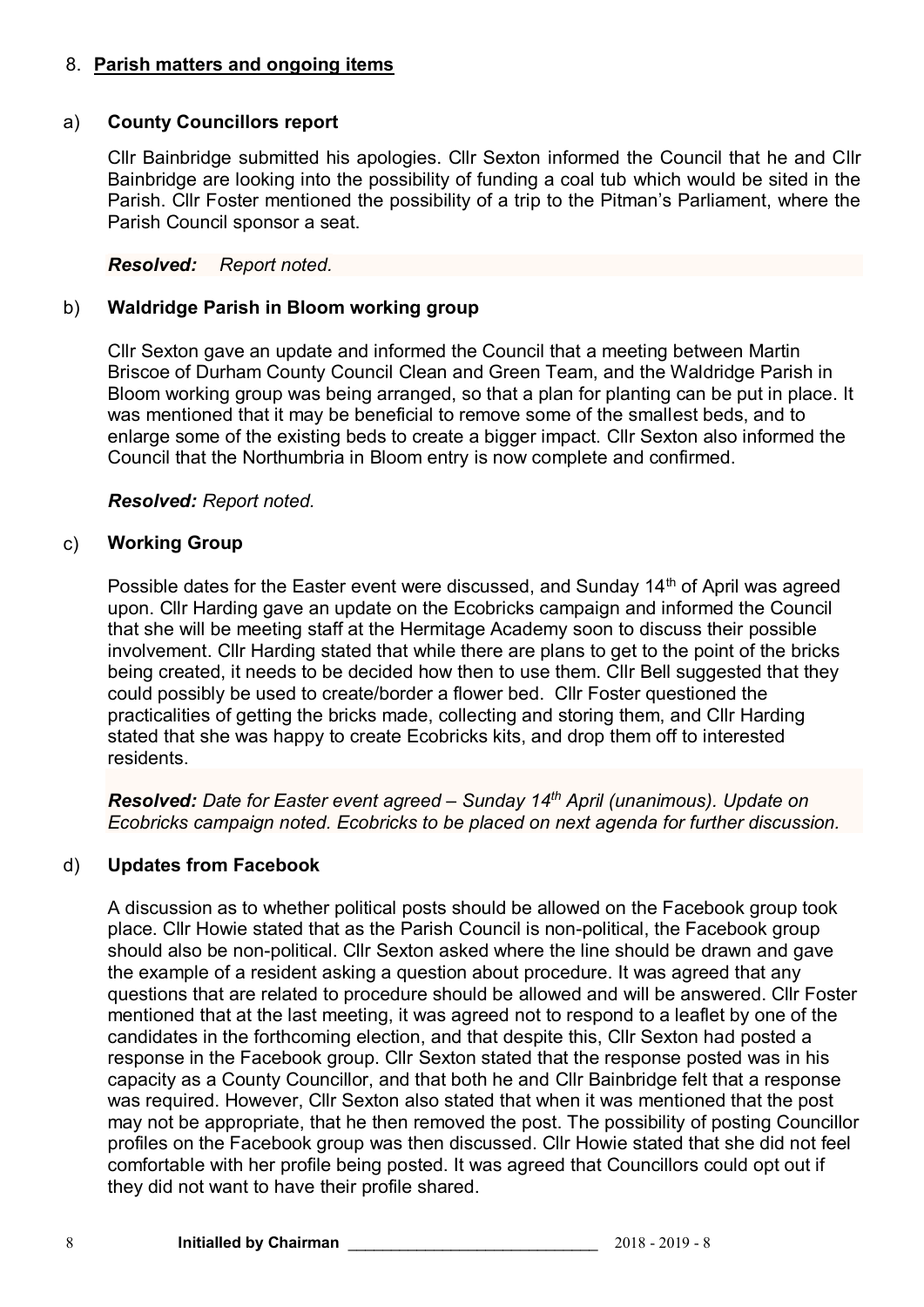*Resolved: It was agreed that political posts would not be allowed on the Facebook group, in accordance with the current rules, with the exception of questions relating to procedure only (unanimous). It was agreed that Councillor profiles should be posted on the Facebook group, and that Councillors could choose to opt out if they wished (In favour: Cllrs Bell, Corner, Foster, Harding, Hollingsworth, Sexton and Warren. Against: Cllr Howie).*

# e) **Millennium Green Subcommittee**

The Caretaker gave a verbal report. No problems to report, and all equipment has been inspected and no issues identified. The Caretaker had obtained a further quote for maintenance of all of the shrubbery on the green. The Clerk will contact further companies to arrange an additional quote, with the Caretaker meeting them to show what is required. The importance of the maintenance being carried out as soon as possible was discussed. To be placed on next agenda for further discussion.

*Resolved: Report noted.* 

# f) **Caretaker Hours**

Due to its sensitive nature, this item was discussed in private at the end of the meeting.

*Resolved: It was agreed that the Caretaker's hours should continue to be fixed at 8 per week. It was agreed that the Caretaker may work additional hours when required, and that timesheets should continue to be submitted to the Clerk. It was agreed that the Caretaker's additional hours since April 2018 would be paid, and that these would be added to his next payment. All votes unanimous.*

# g) **Events**

Cllr Corner raised the issue that sometimes events have appeared on Facebook that the Council have not been aware of and suggested that the Council should be made aware of and should agree upon - any events in advance of them being advertised. Cllr Howie suggested that a plan of events should be made at the beginning of each year. Cllr Warren stated that a skeleton plan had been created and that it would now be discussed further. Cllr Bell mentioned the need for a breakdown of the events budget into subsections for each event, to ensure that each event was adequately budgeted for, and so that overspend does not occur. Dates for each event were then discussed and set where possible. Cllr Sexton agreed to find out Northumbria in Bloom judging dates, so that the planned litter picks/Big Spring Clean can be scheduled accordingly. Cllr Warren to further develop the event schedule for the year, and this to be placed back on the agenda for further discussion/development at the next meeting. As votes on the scheduling of events were not taken, this also to be placed back on the agenda for the next meeting.

*Resolved: Dates and plan for events in 2019 noted.*

# h) **Parish Council Surgeries**

Cllr Harding proposed the possibility of holding Parish Council surgeries, to allow Councillors to get to know residents, and to encourage community engagement. Cllrs Foster and Howie both agreed that this would be a good idea, and both volunteered to hold the first surgery. The possibly frequency of surgeries was discussed, and it was decided to begin monthly, and then adjust the frequency according to demand. Potential dates and times were discussed, and it was agreed that Saturday mornings between 10:00 and 12:00 would be used to begin with, with residents being able to drop in, or make an appointment if they wish. A start date of February 16<sup>th</sup> was agreed. This to be placed on the agenda as a regular item.

8 **Initialled by Chairman CONSUMER 2018 - 2018 - 2019 - 8**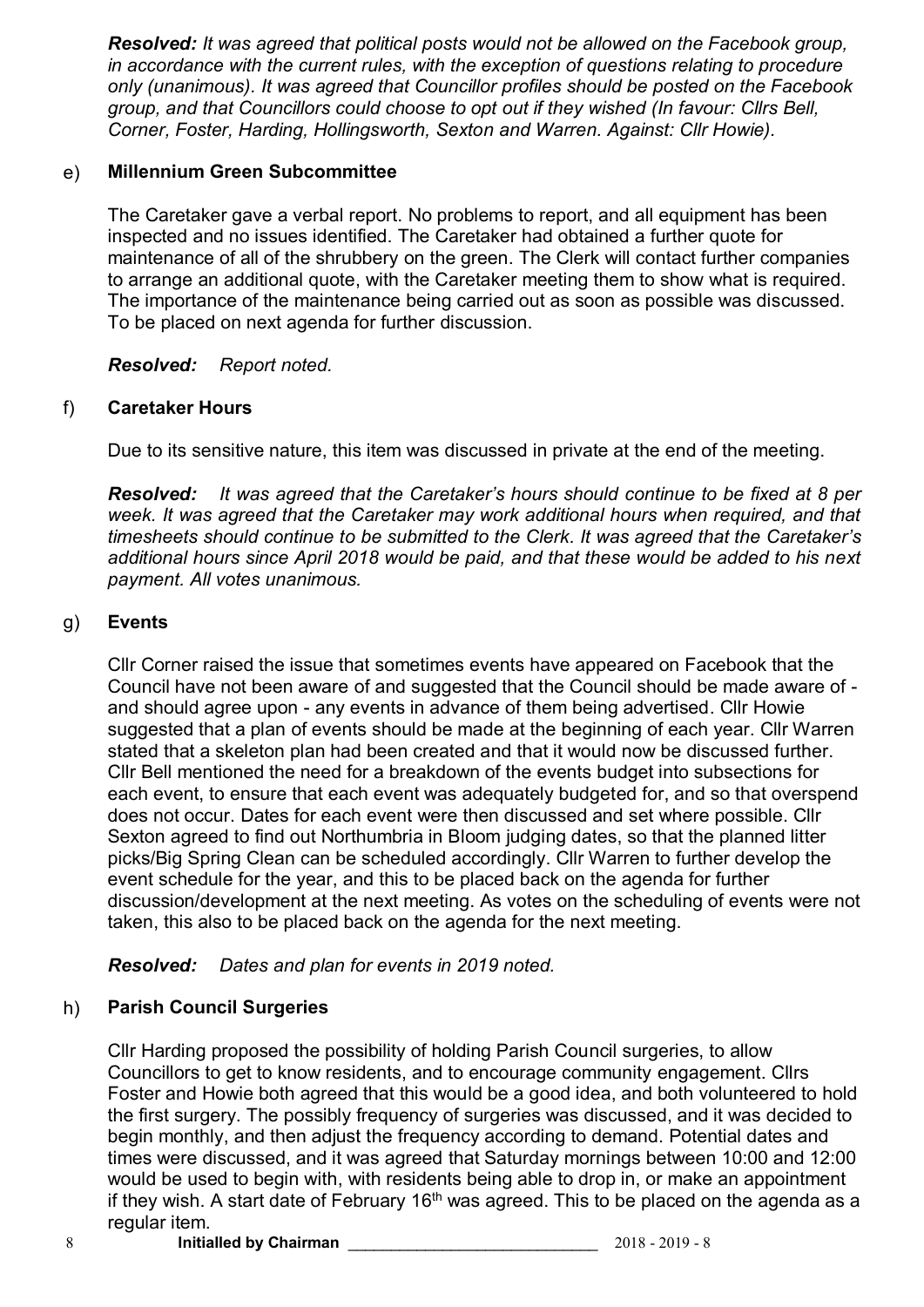*Resolved: It was agreed to hold Parish Council surgeries, and that these should take place monthly to begin with, on the third Saturday of the month, between 10:00 and 12:00. A start date of the 16th of February was agreed, with Cllr Foster and Cllr Howie agreeing to hold the first surgery. All votes unanimous.*

# i) **Clippings**

Publishing dates for the Clippings were discussed, and it was agreed that the Clerk should set the dates, with an issue being published approximately once every three months, to try to coincide with as many events as possible. The Clerk had previously distributed the Winter Clippings via email, and it was agreed to go to print with this issue as soon as possible. The Clerk mentioned the concern expressed by Cllr Davies that the section containing contact details are each individual Councillor had been removed. It was agreed that the Clippings should be printed without the contact details, as they take up a large amount of space. Cllr Warren stated that it was more important to have additional content in the Clippings, and that contact details for individual Councillors can be obtained via the Clerk and are also available on the website. Cllr Harding suggested that if space is available in a more quiet issue of the Clippings, that a 'cut out and keep' section of contact details could be included. The distribution list for the Clippings was discussed. As one volunteer is no longer able to deliver the Clippings, it was agreed that the new Councillor, when elected, would be allocated this section of the distribution list.

*Resolved: It was agreed that the Clerk should set the publishing dates for the Clippings. It was agreed to go to print with the Winter Clippings. It was agreed that the new Councillor would be allocated the section of the distribution list left unallocated by the departure of one of the volunteers. All votes unanimous.*

# j) **Second key safe and Parish Rooms keys**

Cllr Warren stated that the new key safe had been installed for use by room hirers, and that the intention was to have the code changed regularly, so that previous hirers would no longer have unnecessary access to the rooms. The first key safe is intended to be used by Councillors, the Clerk and the Caretaker, with the code remaining constant. A discussion of how many key holders are required and who these should be took place, and it was agreed that there would be three key holders: the Caretaker; the Clerk; and Cllr Foster. It was agreed that these three key holders should hold keys for both the front and back doors. It was discovered that there are not currently enough keys, and it was agreed that the Clerk should have additional keys cut as necessary. Cllr Warren questioned whether the alarm should be set up to notify someone when it goes off, as it may become a nuisance to residents, and the Clerk agreed to look at options for both this, and the possibility of a security camera that can be checked remotely. Cllr Warren also requested that the Clerk create an instruction sheet for both room hirers and Councillors, giving instructions on how to arm/disarm the alarm.

*Resolved: It was agreed that the second key safe should be used for room hirers, and that the code should be changed regularly. It was agreed that there should be three key holders: the Clerk; the Caretaker; and Cllr Foster. It was agreed that the Clerk should have additional keys cut as necessary, to ensure that there are enough for each key holder and for both key safes. All votes unanimous.*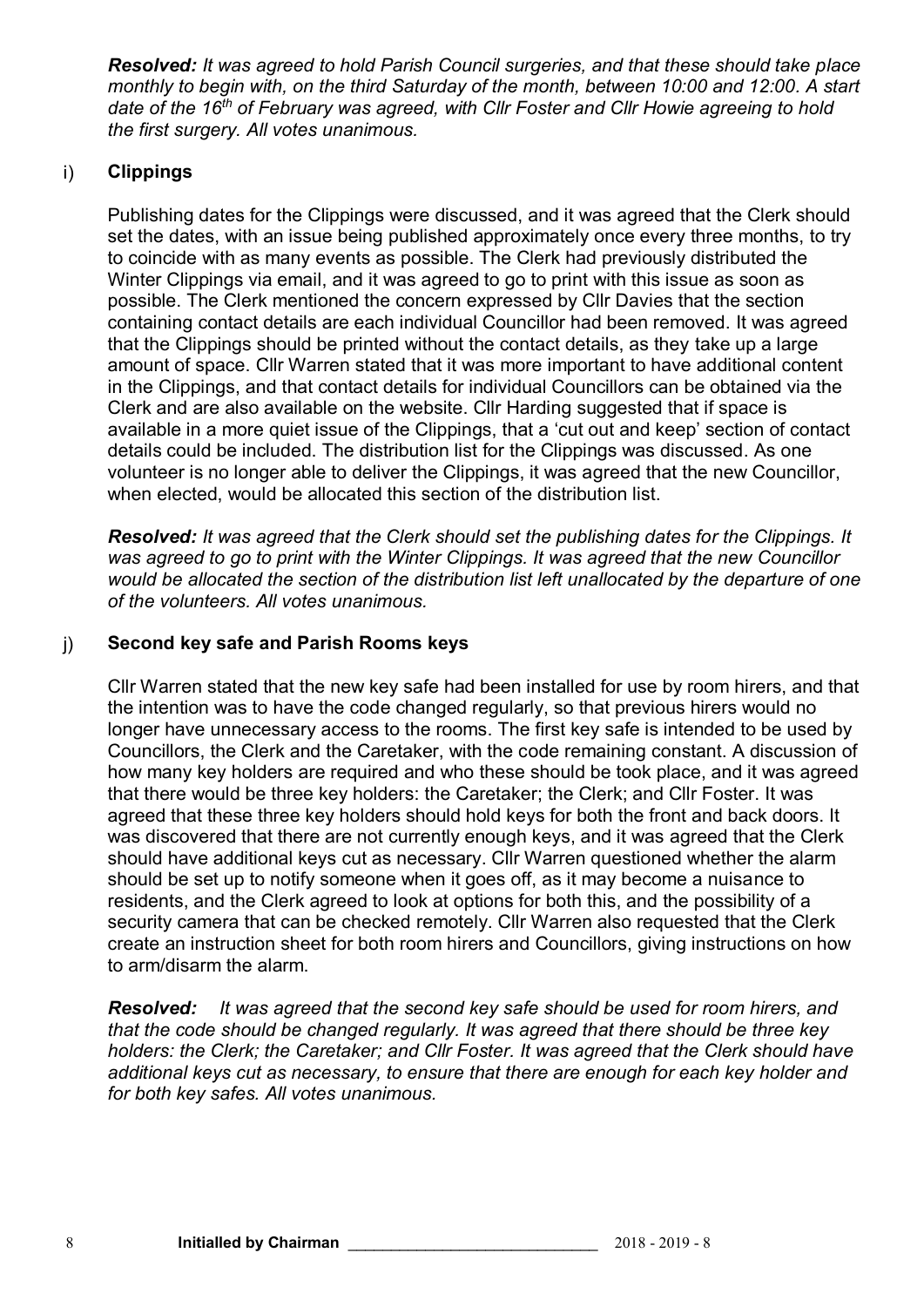# k) **Allotment hedge**

The Clerk read out three quotes for the trimming of the allotment hedge. It was agreed to have the hedge trimmed, and that the work should be carried out by M Forrester Landscapes. The Clerk to contact the supplier to arrange for the work to be carried out.

*Resolved: It was agreed that the allotment hedge should be trimmed, and that the work should be carried out by M Forrester Landscapes at a cost of £140.*

### l) **Quarterly Accounts**

This item was deferred to allow the Clerk to distribute the Quarterly Accounts to Councillors via email. To be placed on the agenda for the next meeting.

*Resolved: It was agreed to defer the decision on this item until the next meeting.*

#### m) **Action Plan**

The Clerk gave a report on the 2018/19 Action Plan and advised the Council that the majority of items on the plan had already been achieved, with some of the remaining items still scheduled to be completed before the end of the financial year. The Clerk suggested that at the end of each year, she would write a report detailing how the Council have delivered on the Action Plan, to allow residents to see what has been achieved.

*Resolved: Update noted.*

#### n) **Three-year budget**

The Clerk distributed the draft three-year budget. It was agreed that the Clerk should prepare the 'essential items' section of the budget, and that the rest of the budget would be discussed and set by the Council at a later date. It was noted that the toilet flooring and accessories had not been budgeted for in the 2019/20 budget. The Clerk agreed to obtain quotes for the toilet flooring in preparation for a decision to be made on how to fund this. Cllr Sexton agreed to pay for the toilet accessories himself.

*Resolved: It was agreed to defer the setting of the three-year budget to a later meeting (unanimous).*

#### o) **Policy review**

• Safeguarding Children, Young People and Vulnerable Adults

*Resolved: Safeguarding Children, Young People and Vulnerable Adults policy adopted.*

## p) **Timetable of training events**

The Council discussed the possibility of the Clerk attending the SLCC New Clerk Event.

*Resolved: It was agreed that the Clerk should attend the SLCC New Clerk Event at a cost of £10+VAT (unanimous).*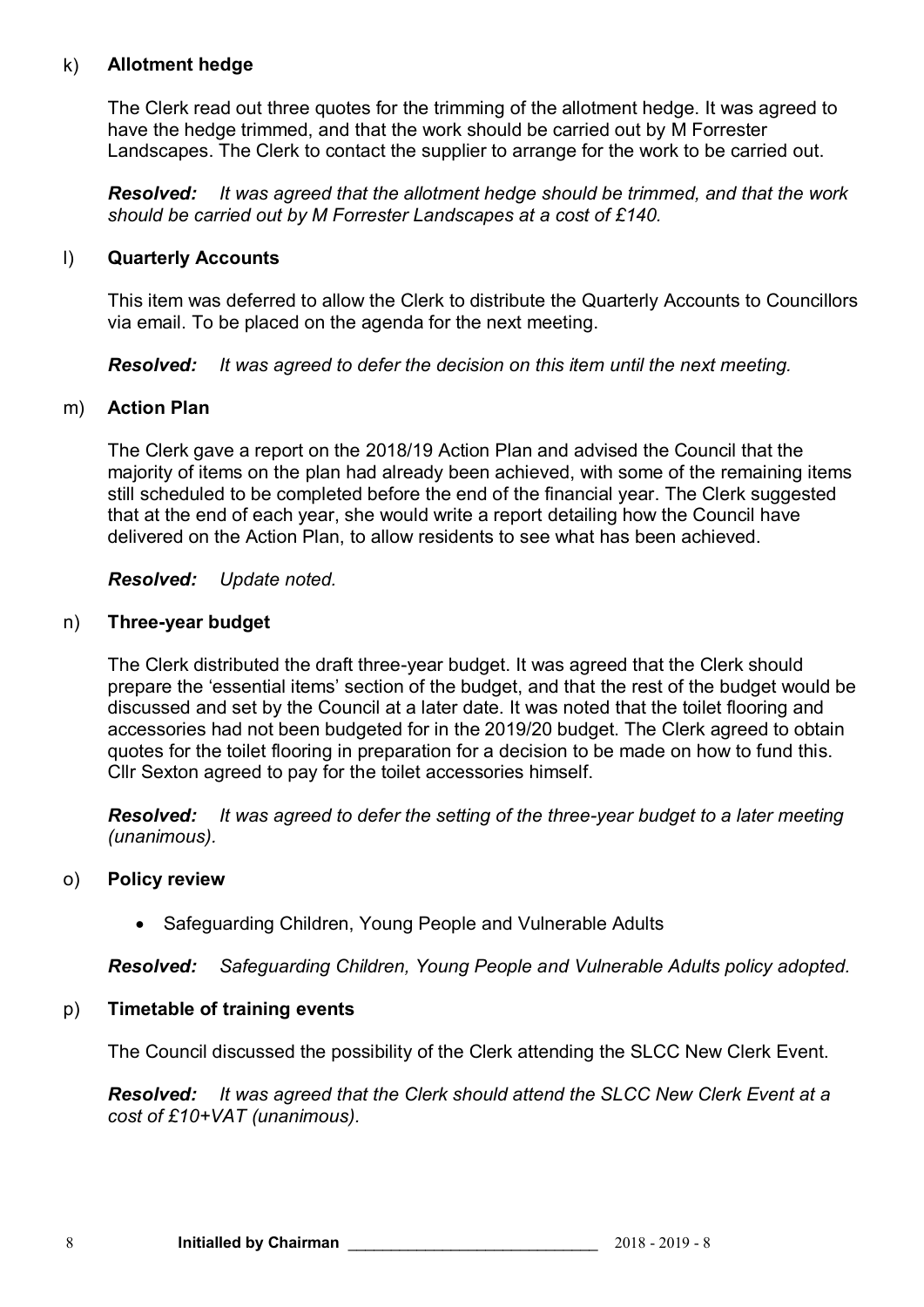# q) **Grants / fundraising**

The Clerk informed the Council of the possibility of 'Pocket Parks' funding, that could be used to improve the Millennium Green. Cllr Warren mentioned the recent donation of Christmas decorations received from LCA Community Charity, and it was agreed the Clerk should send a letter of thanks. It was further suggested that the Council could possibly help to fundraise for LCA Community Charity as a gesture of thanks for their kind donation. Cllr Warren put forward the idea of the Council having a 'Charity of the Year' each year, with collections being made at each event.

*Resolved: It was agreed that the Clerk should look further into the possibility of Pocket Parks funding.*

# r) **Planning Applications**

• None received.

*Resolved: No decisions needed.*

# s) **To consider any planning applications received after the agenda was published**

• None received.

*Resolved: No decisions needed.*

### t) **Correspondence received**

• None received.

*Resolved: No decisions needed.*

## u) **Correspondence received after agenda published** (to note only)

 Email from resident requesting further information on the candidates currently standing for election.

*Resolved: The Clerk informed the resident that under Purdah rules, the Council is not allowed to provide information on the candidates beyond what is published in the Statement of Persons Nominated, and that it up to the candidates themselves whether they choose to publish any information.*

## v) **Clerks Report / Action Log**

The Clerk gave an update on all items on the Action Log from the December meeting.

## w) **Urgent issues for noting (Clerk to use delegated powers if necessary) and any items Councillors wish to agenda for next meeting**

No issues to note.